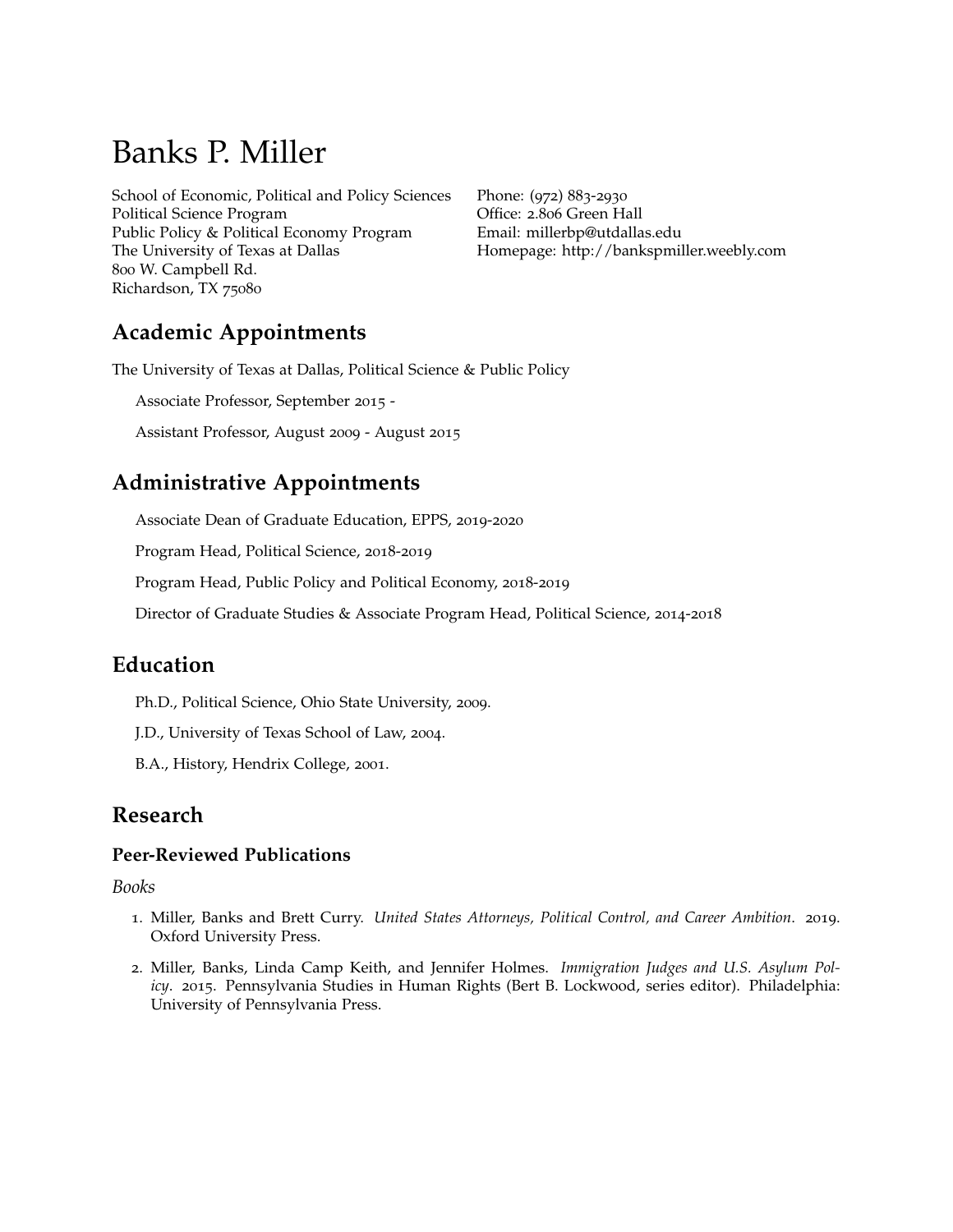#### *Articles & Book Chapters*

- 1. Miller, Banks, Brett Curry, and Josh Kenndy. Forthcoming. "The Role of Advisory Committees in Bureaucratic Oversight: The Case of AGAC." *Congress & The Presidency*.
- 2. Curry, Brett, and Miller, Banks. Forthcoming. "American Prosecutors as Principals and Agents." In *Oxford Research Encyclopedia of Politics*. Oxford University Press.
- 3. Miller, Bank, Jennifer S. Holmes, and Linda Camp Keith. Forthcoming. "The Preferences of Political Elites and Humanitarian Immigration to the United States." *RSF: The Russell Sage Foundation Journal of the Social Sciences*.
- 4. Miller, Banks and Brett Curry. 2018. "Haphazard, Systematic, or Both? An Empirical Investigation of the United States Attorney Firings in 2006." *Journal of Law & Courts* 6: 379-403.
- 5. Curry, Brett and Banks Miller. 2017. "Case Citation Patterns in the U.S. Courts of Appeal and the Legal Academy." *Justice System Journal* 38: 164-182.
- 6. Miller, Banks and Brett Curry. 2017. "Small Group Dynamics, Ideology, and Decision Making on the U.S. Courts of Appeals." *Law & Policy* 39: 48-72.
- 7. Curry, Brett and Banks Miller. 2015. "Judicial Specialization and Decision Making in the U.S. Courts of Appeals." *Law & Social Inquiry* 40: 29-50.
- 8. Miller, Banks, Linda Camp Keith, and Jennifer Holmes. 2015. "Leveling the Odds: The Effect of Quality Legal Representation in Cases of Asymmetrical Capability." *Law & Society Review* 49: 209- 239.
- 9. Keith, Linda Camp, Banks Miller, and Rachel McGuire. 2015. "Second-Order Evaluations of the European Court of Human Rights." *Journal of Law & Courts* 3: 67-93.
- 10. Keith, Linda Camp, Banks Miller, and Jennifer Holmes. 2015. "How Draconian are Changes to U.S. Asylum Law? A Monthly Time Series Analysis (1990-2010)." *Human Rights Quarterly* 37: 153-187.
- 11. Miller, Banks, Linda Camp Keith, and Jennifer Holmes. 2014. "Beyond Grant or Deny: A More Nuanced Ordering of U.S. Asylum Outcomes." *Judicature* 97: 172-178.
- 12. Miller, Banks and Brett Curry. 2013. "The Effect of *Per Se* Recusal Rules on Donor Behavior in Judicial Elections." *Justice System Journal* 34: 125-151.
- 13. Keith, Linda Camp, Jennifer Holmes, and Banks Miller. 2013. "Explaining Divergence in Asylum Grant Rates Among Immigration Judges: An Attitudinal and Cognitive Approach." *Law & Policy* 35: 261-289.
- 14. Miller, Banks and Brett Curry. 2013. "Experts Judging Experts: Agency Review on a Specialized Court." *Law & Social Inquiry* 38: 55-71.
- 15. Miller, Banks. 2010. "Describing the State Solicitors General." *Judicature* 93: 238-246.
- 16. Miller, Banks and Brett Curry. 2009. "Expertise, Experience and Ideology on a Specialized Court: The Case of the Court of Appeals for the Federal Circuit." *Law & Society Review* 43: 839-864.
- 17. Scherer, Nancy and Banks Miller. 2009. "The Federalist Society's Impact on the Federal Judiciary." *Political Research Quarterly* 62: 366-378.
- 18. Curry, Brett and Banks Miller. 2009. "Looking for Law in All the Wrong Places? Foreign Law and Support for the U.S. Supreme Court." *Politics and Policy* 36: 1094-1124.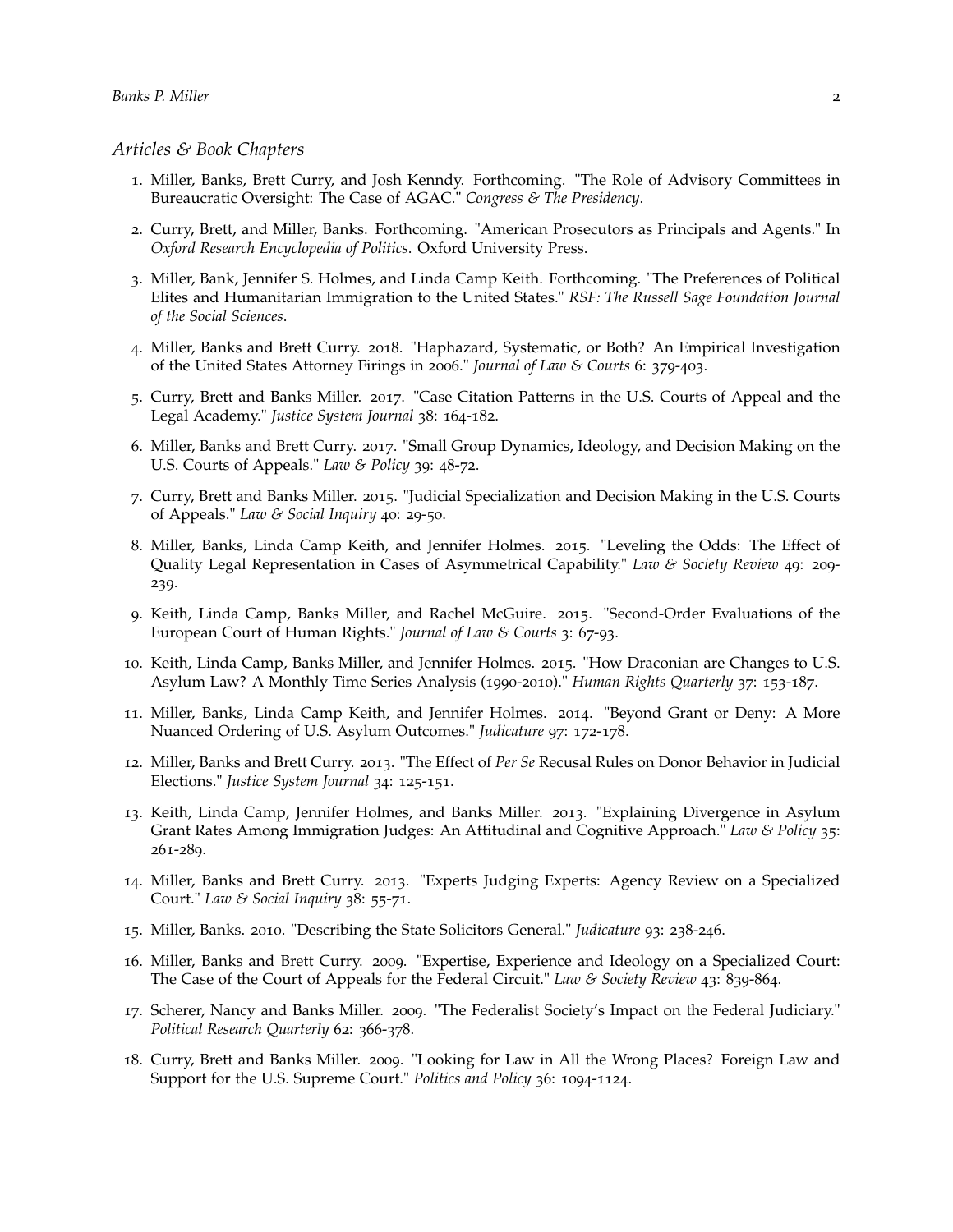## **Edited Publications**

Miller, Banks & Jennifer Holmes, eds. 2017. *Readings in American State and Local Government (1st Ed.)*. Dubuque, IA: Kendall Hunt.

Miller, Banks & Jennifer Holmes, eds. 2017. *Readings in American National Government (1st Ed.)*. Dubuque, IA: Kendall Hunt.

## **Other Publications**

Curry, Brett and Banks Miller. 2019. "It is not just Paul Manafort. This is why white-collar criminals often evade harsh punishment." *Washington Post*, March 18.

Miller, Banks. 2014. Review of *Lives in the Balance: Asylum Adjudication by the Department of Homeland Security*, by Andrew Schoenholtz, Phillip G. Schrag, and Jaya Ramji-Nogales. *Law & Politics Book Review* 24: 558-562.

Miller, Banks. 2005. *Mississippi v. Johnson*. In *Encyclopedia of the Supreme Court* ed. David Schultz. New York: Facts on Files, Inc.

#### **Work in Progress**

Banks Miller and Brett Curry. U.S. Attorneys in Context [multiple projects].

Banks Miller and Brett Curry. The Wealth of Federal Judges [multiple projects].

Maureen Stobb, Josh Kennedy, and Banks Miller. Immigration Judges and Judicial Review.

Thomas Gray and Banks Miller. Chief Justices in State Supreme Courts.

#### **Data**

Immigration Judges and U.S. Asylum Policy at doi:10.7910/DVN/26474. Data for replication of analyses in *Immigration Judges and U.S. Asylum Policy*

#### **Fields of Research & Teaching Interest**

Judicial Politics, Judicial Decision Making, Lawyers, & Legal Policy

#### **Invited Presentations**

"Ex Ante Discrimination in the U.S. Refugee System." Russell Sage Foundation, April 2019.

"Social Disruption in Germany and the U.S." American Council on Germany and DFW World Affairs Council, March 2019.

"Immigration Judges and U.S. Asylum Policy," with Linda Camp Keith and Jennifer Holmes. School of Public Policy and the Department of Political Science at the University of California, Riverside. March, 2016.

"Immigration Judges and U.S. Asylum Policy," with Linda Camp Keith and Jennifer Holmes. Administrative Conference of the United States. April, 2015.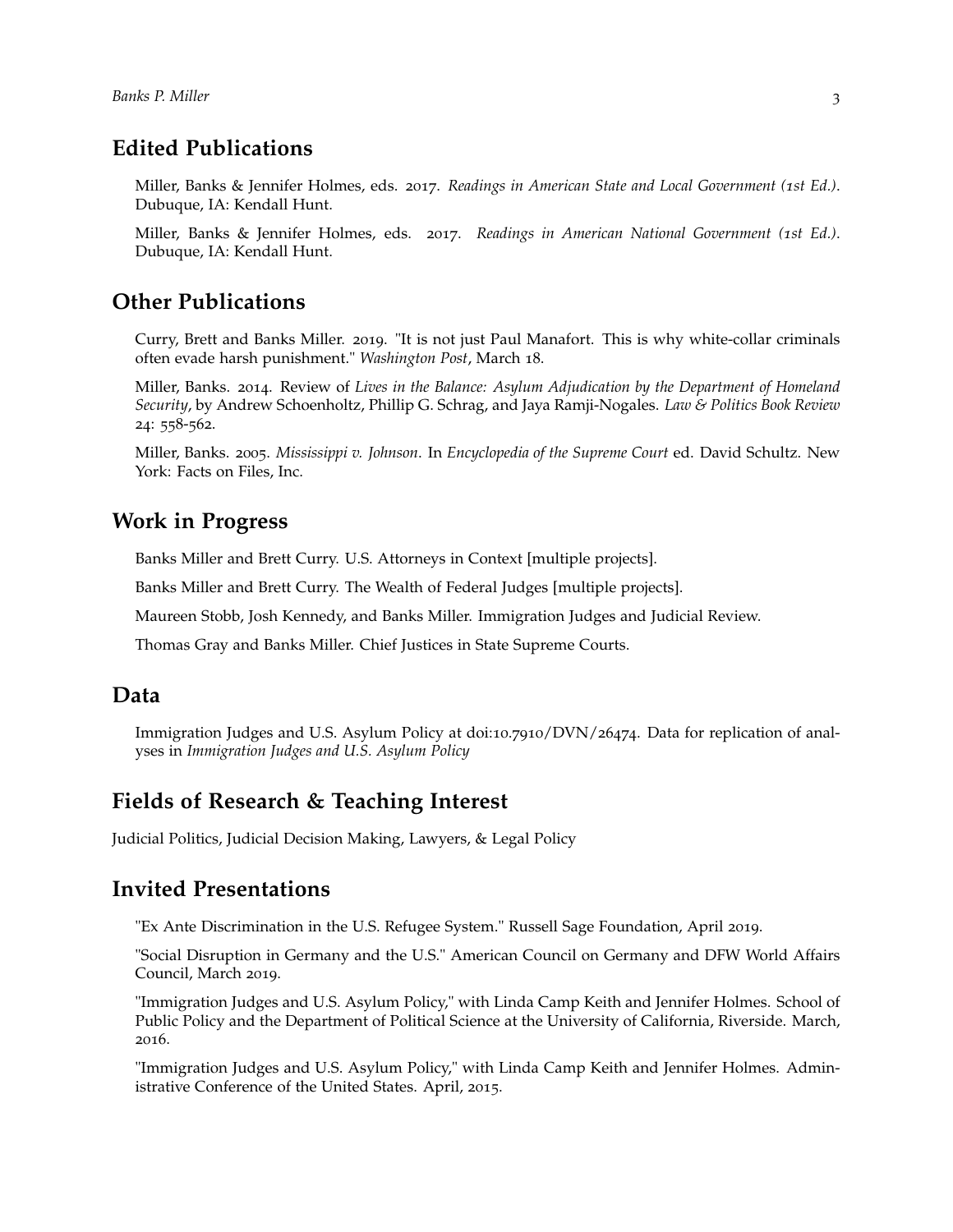## **Conference Presentations**

"Special Nominees: United States Attorneys and Federal Judicial Selection," with Brett Curry. Presented at the 2019 Southern Political Science Association Conference.

"Here Today, Gone Tomorrow: Progressive Ambition and the Behavior of United States Attorneys," with Brett Curry. Presented at the 2018 Southern Political Science Association Conference.

"Principals and Prosecutors: U.S. Attorneys and the Enforcement of Criminal Policy," with Brett Curry. Presented at the 2017 American Political Science Association Conference.

"Monitoring of U.S. Attorneys," with Brett Curry. Presented at the 2017 Southern Political Science Association Conference.

"Substantive/Descriptive Representation on the Bench: How Does the Public View Decisions Based on the Race of the Judge?," with Nancy Scherer. Presented at the 2015 American Political Science Association Conference.

"Ideology, Judicial Specialization, and the Diffusion of Precedent," with Brett Curry. Presented at the 2015 Western Political Science Association Conference.

"Integrating Local Context into a Cognitive Model of Asylum Decision Making," with Linda Camp Keith and Jennifer Holmes. Presented at the 2014 Midwest Political Science Association Conference.

"Evaluating the European Court of Human Rights," with Linda Camp Keith and Rachel McGuire. Presented at the 2014 Southern Political Science Association Conference.

"Quality Representation in Asylum Hearings," with Linda Camp Keith and Jennifer Holmes. Presented at the 2014 Southern Political Science Association Conference.

"Repeat Campaign Contributors and Decision Making in the U.S. Supreme Courts," with Bennet Min and Brett Curry. Presented at the 2013 Midwest Political Science Association Conference.

"The Influence of Specialization and Ideology on Appellate Court Decision Making in Anti-trust Cases," with Brett Curry. Presented at the 2012 Midwest Political Science Association Conference.

"Perceptions of the Efficacy of the U.S. Courts," with Nancy Scherer. Presented at the 2012 Midwest Political Science Association Conference.

"Judicial Disqualification and Campaign Contributions in the U.S. States: The Case of Alabama." Presented at the 2011 American Political Science Association Conference.

"Subject Matter Expertise and Judging on the U.S. Courts of Appeals." Presented at the 2011 Law & Society Association Conference.

"Understanding Subject Matter Expertise on the D.C. Circuit Court of Appeals," with Brett Curry. Presented at the 2010 Midwest Political Science Association Conference.

"Experts Judging Experts: The Role of Expertise in Reviewing Agency Decision Making," with Brett Curry. Presented at the 2010 Southern Political Science Association Conference.

"Experts in Crime: The Effect of an Exclusively Criminal Docket on Judicial Behavior," with Dino Christenson and Brett Curry. Presented at the 2009 & 2011 Southern Political Science Association Conference.

"State Solicitors in State Litigation." Presented at the 2008 American Political Science Conference.

"State Success in State Supreme Courts." Presented at the 2008 State Politics Conference.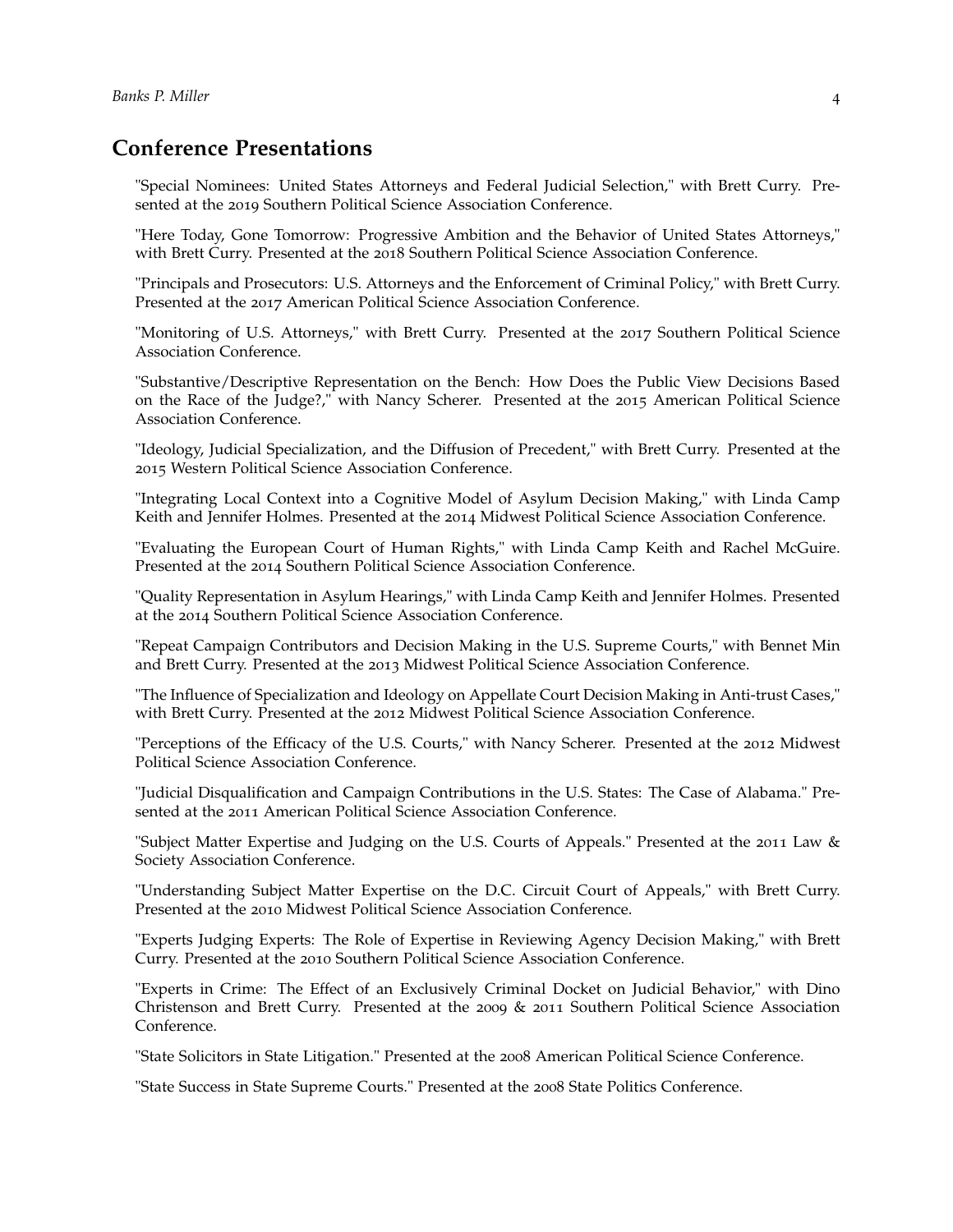"State Success in State Supreme Courts." Presented at the 2008 Midwest Political Science Association Conference.

"Reassessing the Voting Behavior of Minority and Female Judges on the Federal Bench," with Nancy Scherer and Brett Curry. Presented at the 2008 Midwest Political Science Association Conference.

"Decision Making on the Federal Circuit Court," with Brett Curry. Presented at the 2008 Southern Political Science Association Conference.

"The Supreme Court, Foreign Law, and its Consequences for Public Support," with Brett Curry. Presented at the 2007 Midwest Political Science Association Conference.

"The Federalist Society's Impact on the Federal Bench," with Nancy Scherer. Presented at the 2006 Midwest Political Science Association Conference.

#### **Teaching Experience**

Instructor, Honors Reading: Authoritarianism in America (undergraduate), UT Dallas, 2019

Instructor, Law & Courts Proseminar (graduate), UT Dallas 2011-2019

Instructor, Judicial Politics (undergraduate), UT Dallas 2010-2016, 2020

Instructor, Introduction to American Government (undergraduate), UT Dallas, 2010-2013, 2020

Instructor, Constitutional Law (undergraduate), UT Dallas, 2019-

Instructor, Constitutional Law (graduate), UT Dallas, 2009-2015

Instructor, Law & the Policy Process (graduate), UT Dallas, 2009-2016

Instructor, Law, Science, & Policy, UT Dallas, (undergraduate), 2015-17

#### **Professional Activities & Service**

Member, School of Economic, Political, & Policy Sciences Dean Search, 2019.

Member, Ad Hoc Committee on Study Abroad, UT Dallas, 2019.

Chair, Comparative judicial politics faculty search, 2017.

Chair, Judicial politics faculty search, 2016.

Member, American politics faculty search, 2016.

Director of Graduate Studies & Associate Program Head, Political Science Program, UT Dallas, 2014- 2018.

Program Committee, Political Science Program, UT Dallas, 2009-2011, 2013-2018.

Committee on the Core Curriculum, UT Dallas, 2016-2018.

Intellectual Property Advisory Committee, UT Dallas, 2015-2019.

Auxiliary Services Committee, UT Dallas, 2014-2015

EPPS Academic Review and Scholarship Committee, UT Dallas, 2014-2016.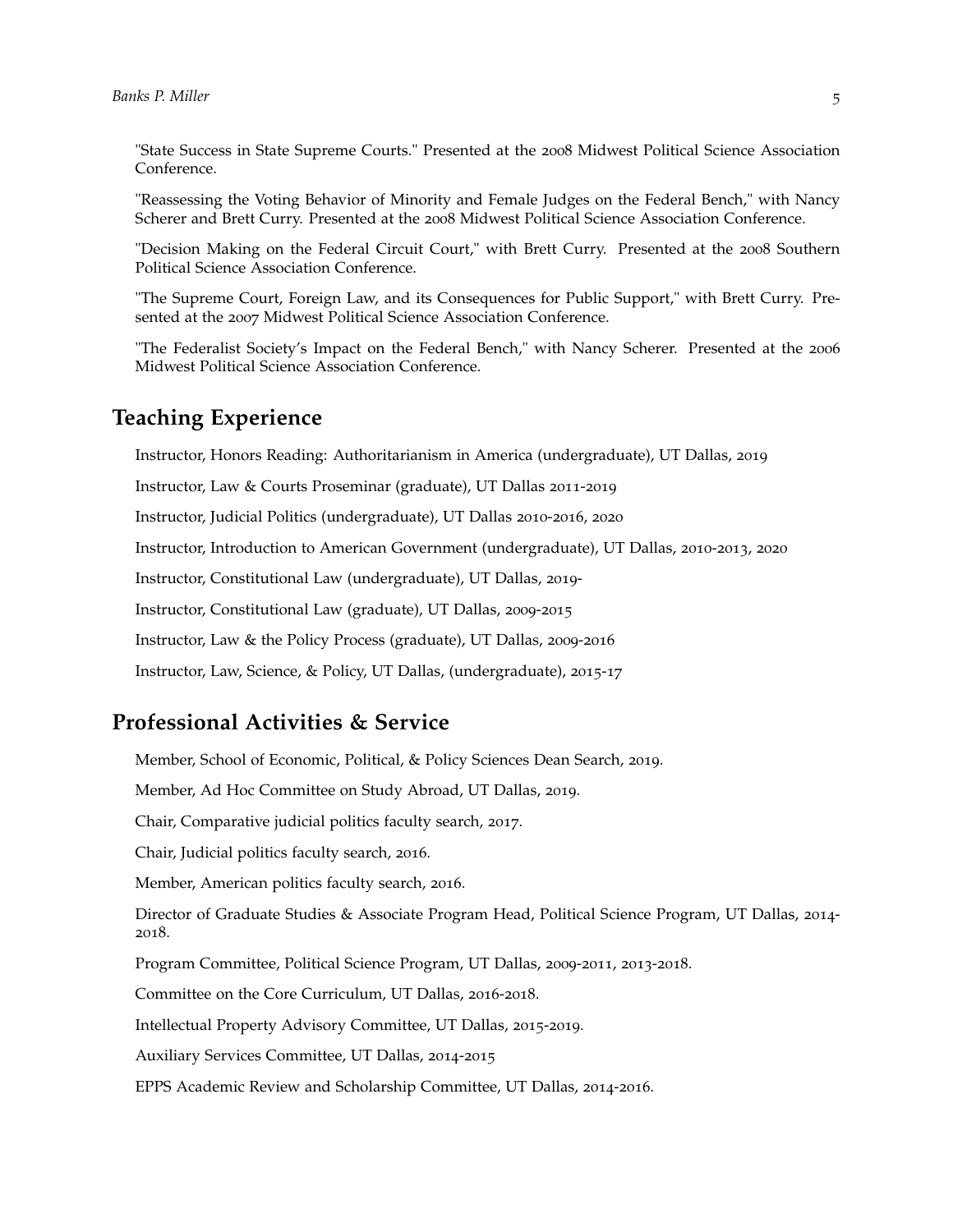Committee on Effective Teaching, EPPS, UT Dallas, 2010-2012.

Field Exam Committee (Law & Courts); Core Exam Committee (Political Science).

Mock Court/Moot Trial Judging, UT Dallas, 2009-2017.

Referee for Social Science Research Council Pre-Dissertation Proposal Development Fellowship competition (SSRC DPDF), 2015-2016.

Reviewer: National Science Foundation–Law and Social Sciences (ad hoc), Oxford University Press, Routledge Press, *American Journal of Political Science*, *American Politics Research*, *Electoral Studies*, *European Sociological Review*, *Journal of Law & Courts*, *Journal of Politics*, *Justice System Journal*, *Law & Society Review*, *Political Research Quarterly*, *Publius*, *State Politics & Policy Quarterly*.

#### **Grants**

NEC Foundation of America, to study the effectiveness of technical interventions to reduce gun violence (not awarded). Summer 2019.

*EPPS Alumni Council Research Grant*, UT Dallas, to gather data on the decision making of the Board of Immigration Appeals (awarded). Spring 2015.

*EPPS Alumni Council Research Grant*, UT Dallas, to gather data on campaign contributions to state supreme court judges (awarded). Summer 2012.

National Science Foundation, to gather information on decision making of Immigration Judges (not awarded). Fall 2011.

*Dean's Seed Grant*, UT Dallas, to gather data on Immigration Judges and Asylum Officers from the federal government (awarded). Fall 2011.

*Catalyst Grant*, UT Dallas, to study the link between judicial decision and campaign contributions (awarded). Summer 2010- Summer 2011.

## **Awards & Honors**

Special Faculty Development Assignment, UT Dallas (awarded for Spring 2018 semester)

University of Texas System, Regents Outstanding Teaching Award, UT Dallas-EPPS Nominee, Tenuretrack faculty, 2012.

EPPS Outstanding Teaching Comet Award (nominee), 2012-2013, 2013-2014, 2014-2015.

APSA Travel Grant, American Political Science Association, 2008.

Prestage-Cook Travel Grant, Southern Political Science Association, 2008.

Dissertation Improvement Grant, Alumni Grants for Graduate Research and Scholarship, Ohio State University, 2008.

Graduate Fellow, American Academy of Political and Social Science, 2007-2008.

University Fellowship, The Ohio State University, 2004-2005.

Associate Editor, *Texas Law Review*, 2003-2004.

Member, *Texas Law Review*, 2002-2003.

Dean's Achievement Award, University of Texas School of Law, Social Science and the Law, 2004.